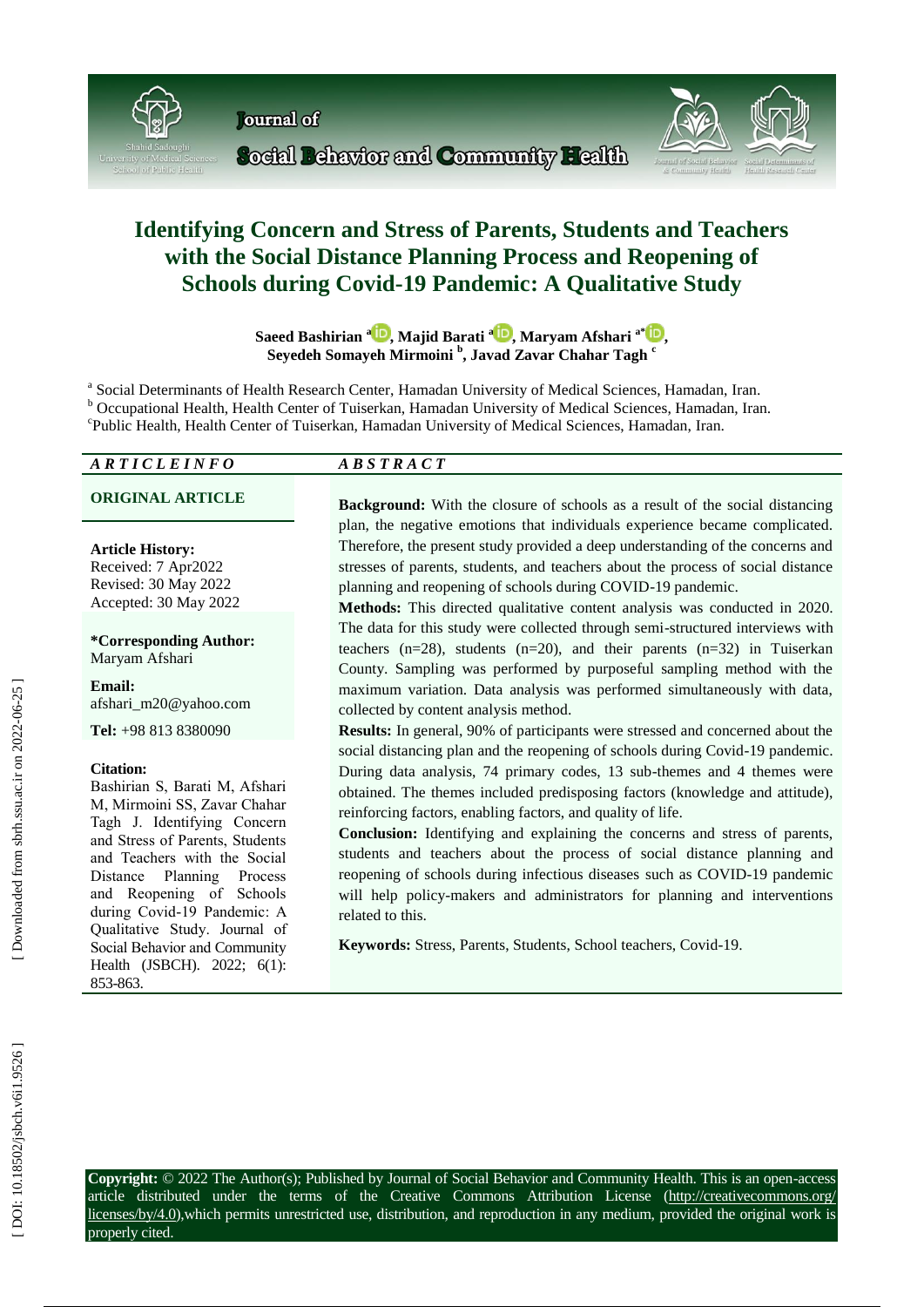

## **Introduction**

COVID -19 is a threat to health around the world (Peng et al., 2020) and the largest outbreak of pandemic pneumonia since the outbreak of Severe Acute Respiratory Syndrome (SARS) in 2003, with a total reported higher incidence and mortality than SARS (Hawryluck et al., 2004). The outbreak of the disease was first reported in late December 2019 when the symptoms of a disease similar to pneumonia of unknown cause were identified (Nishiura et al., 2020). Since then, the number of patients has been increasing around the world, with the World Health Organization declaring COVID - 19 as a public health and an international concern (Mahase, 2020) .

Since the prevalence of the disease, many attempts have been made to break the transmission chain throughout the world. In China, travel restrictions were imposed in an unprecedented move to control the spread of the virus (Horton, 2020). During several days, quarantine was added to provinces and cities, affecting a total of more than 50 million individuals. Many individuals stayed at home and isolated themselves socially to prevent infection (Horton, 2020). Also, in the countries of the world, various plans have been made to break the chain of disease transmission (Qazi et al., 2020) ; In Iran, a social distancing plan was implemented including controlling the entry and exit of travelers, closing schools and universities, closing parks, recreation centers, and swimming pools, triple grouping of guilds and jobs for activities, scheduling services in government offices, reducing staff traffic in offices, prohibition of any gathering ceremony, maximum restriction on passenger transportation by plane, trains and buses, health controls at the entrances of cities, and fines for various individuals avoiding the social distancing plan and in cooperation with the Ministry of Health and Medical Education and other executive organizations (Official website of the President of the Islamic Republic of Iran, 2020) .

With implementing transmission chain break plans, COVID -19 pandemic causes individuals to fear and worry because the future situation is not clear. Therefore, timely understanding of the mental health status of the community is essential (Xiang et al., 2020). Previous studies have shown a wide range of psychosocial effects of diseases on the health of individuals during the outbreak of infection. At the individual level, individuals are more likely to experience fear of diseases or death, feelings of helplessness, and stigma (Hall et al., 2008; Sim et al., 2010) .

With the closure of schools, the negative emotions that individuals experience became complicated (Van et al., 2016), especially, one of the cases of social distancing plan for individuals who deal with schools was implemented in the country. The students who are studying at school are a large group of individuals who are involved in this plan in terms of mental health and its subsequent problems. The students' parents also faced several problems following the implementation of this plan and the closure of schools. According to the research team, most studies focus on the prevalence, and epidemiological and clinical features of the patients (Huang et al., 2020; Chen et al., 2020), the genomic features of the virus (Lu et al., 2020) and global health challenges (Rubin et al., 2009). Therefore, this study was conducted to identify the concerns and stress of parents, students and teachers of schools from the process of social distance planning and reopening of schools during COVID -19 pandemic .

#### **Method s**

This qualitative study was done using a directed qualitative content analysis approach. In the present study, semi -structured interviews were held with parents, students and teachers from various ural areas in T uiserkan County, Iran.

To recruit suitable participants, a purposive sampling method with a maximum variation (high number of students and teachers, girls 'and boys' schools) was used, so that 19 major schools in terms of the number of students and teachers (eight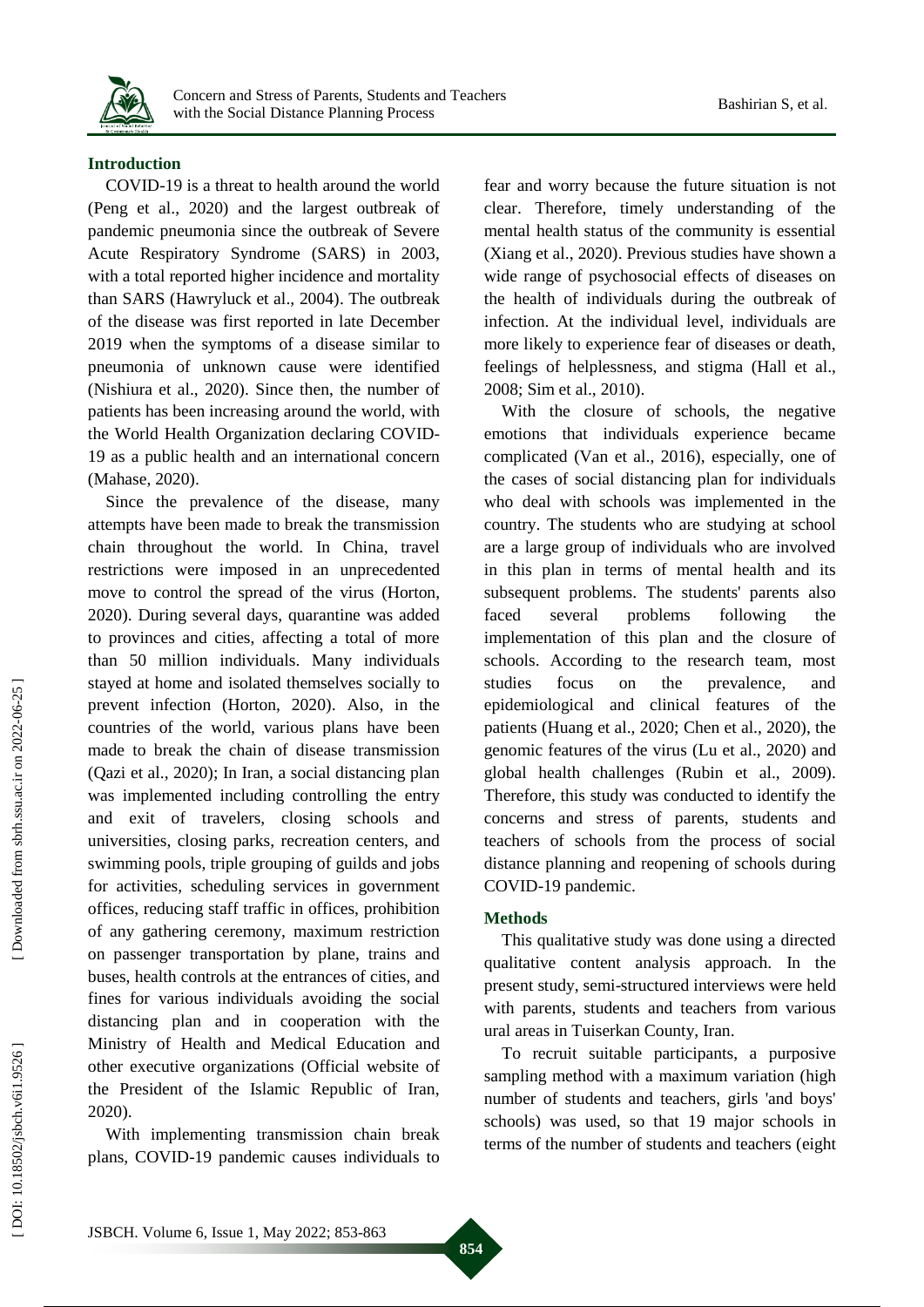Concern and Stress of Parents, Students and Teachers Bashirian S, et al.<br>Bashirian S, et al.<br>Bashirian Success Bashirian Sitess Bashirian S, et al.<br>Bistance Planning Process



elementary schools, six middle schools and five high schools) of urban and rural areas in the County of T uiserkan were selected. Next, the school health instructor was asked to invite students, parents and school teachers for participating in the study via publishing a message on WhatsApp . For two weeks at the WhatsApp of schools , individuals who were interested in participating in the study were recorded . Proper management was made with volunteer participants to define the proper place and time for interviewing.

The inclusion criteria were : teachers, parents and students at T uiserkan County and endorsing an informed consent form to participate in the research. Two absence s from interviews , even after conducting follow -ups via the researchers was the exclusion criterion .

Data were collected using a total number of eighty interviews ( 28 interviews with teacher, 20 with students, and 32 with parents) in Persian language through an interview (expert in public health). Also, another expert in public health took notes of the interviews quickly. The first seven interviews helped detect weak and vague points of view of the interview process. Each interview continued for 50 –55 min.

After determining demographic characteristics of participants, three structured questions of interviewee were asked about the causes of the concerns and stress about the process of social distancing and reopening schools during the Covid -19 outbreak .: "What do you experiences about the plan for social distancing and reopening of schools during COVID -19 pandemic?"

Could you please explain to me more about this issue"? Clearly state your concerns and stress in this regard".

Then, after each interview, the audio tape was transcribed verbatim immediately along with their body language such as silence, smiling, crying, etc. Next, the transcriptions were matched with interview audio tapes. The interviews were performed from April 2020 to May 2020. Sampling continue d until the researcher s reached data saturation in 70th interview, but 10 additional interviews were performed to confirm consistency in data. To confirm that the similar interview process was performed, the interviews were managed in the existence of both interviewers.

## **Data analysis**

Graneheim and Lundman method was used for data analysis (Graneheim and Lundman, 2004). After writing the text, each interview was read many times to come up with a concept and plunge into raw data. Then, semantic units were identified and abstracted and descriptive codes were given to them. After that, according to the similarities and differences, semantic units were converted into subcategories, and then correlative subcategories were located in the category. Finally, the categories were evolved into a theme. The participants were contacted again and interviews were conducted as needed to clear up any ambiguity or obtain more information.

## Rigor

In this study, G uba and Lincoln methods were used to ensure the accuracy and reliability of the research (Guba and Lincoln, 1994). In this study, interviews with different people increased variation in the data in terms of gender, age, job, different areas, and level of education, which improved reliability, ability, and transferability. Data accuracy was confirmed by the researchers' combination throughout the data analysis. Therefore, each interview was independently coded by both researchers, and the data analysis was matched and discussed between the researchers to attain discrepancy and consensus. Moreover, an expert in the field of qualitative studies controlled all steps of the research.

## Ethical considerations

This study was approved by the Ethical Committee of the Hamadan University of Medical Sciences (Ethical code: IR.UMSHA.REC.1399.156). The informed consent form was signed by participants after informing them of the purpose of the study, rights, potential risks and benefits, procedures to be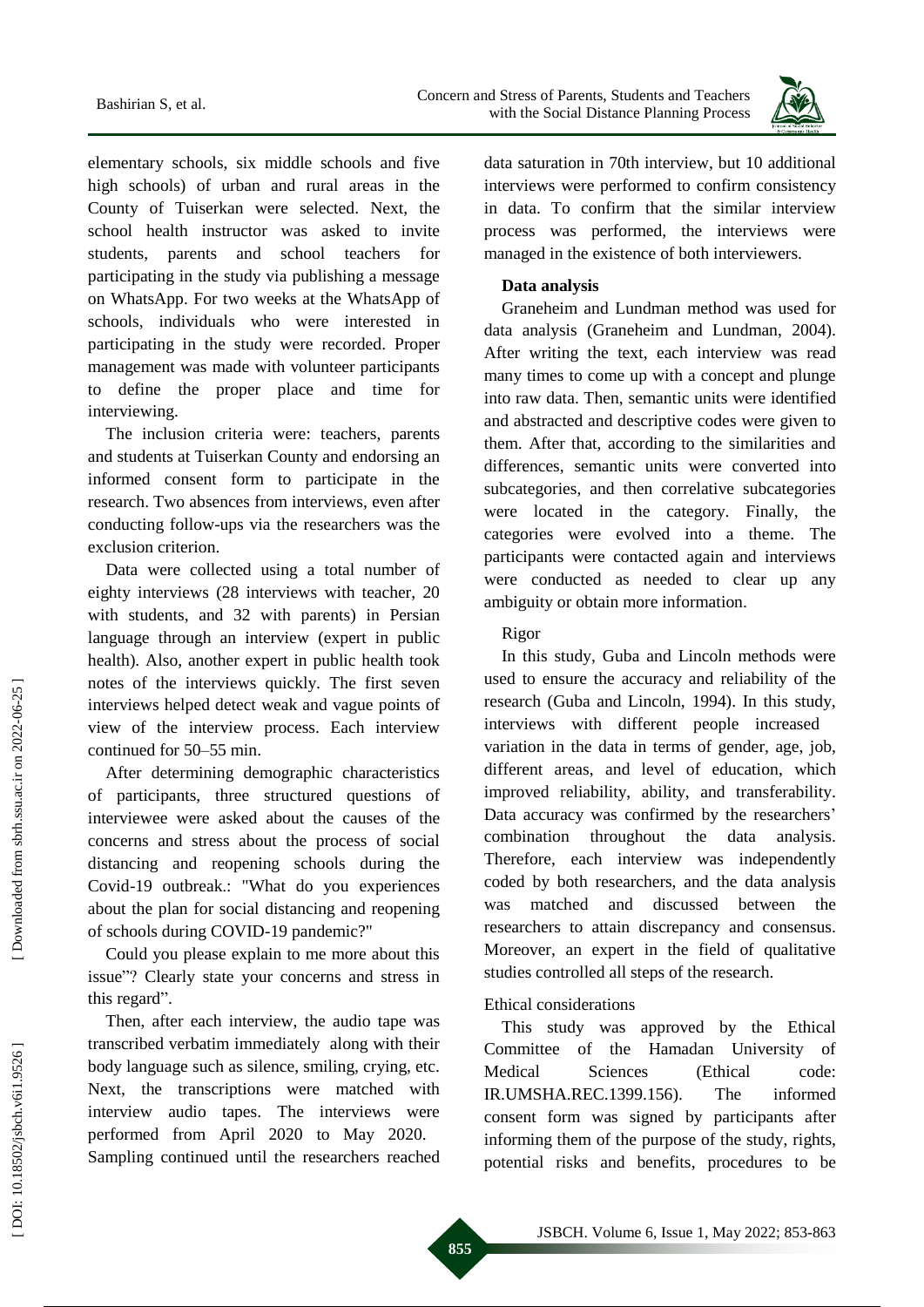

undertaken, the volunteering of subjects in the study and recording of their voices.

#### **Results**

The demographic characteristics of the participants are show n in Table 1. The data analysis resulted in recognizing 74 primary codes, thirteen subthemes, and four themes including: "predisposing factor (knowledge and attitude)", "reinforcing factors", "enabling factors", and "quality of life". These themes led to the development of a PRECEDE model in this study (Table 2).

## *Theme 1 - 1: Predisposing factor (knowledge)*

This theme was extracted from the two subthemes of cyberspace and media effect and the existence of previous experiences with the process of social distance planning and reopening of schools during Covid -19 pandemic.

## *The effect of cyberspace and media*

Most parents, students, and teachers considered the information and the effect they received from the mass media, including television, as one of the most important factors in deciding to implement a social distancing plan. They emphasized that the plan has reduced their stress and concerns about their health, but the thought of reopening schools despite COVID -19 pandemic causes anxiety.

*"In WhatsApp, they say a lot of things that do not fit with reason, for example, the means of transmission that when a person thinks about it, he is afraid to leave his house for a long time and they*  increase the fear" (a 38-year-old mother).

## *Previous experiences*

The experiences that individuals have had with other respiratory diseases have been invaluable to them. For example, last winter's flu and the fatality rate of the disease caused teachers, students and their parents worry about the school and its environment. In a way, if a student at school shows signs of the flu, he or she should stay home to reduce the stress of others and the worries of parents and teachers about others' disease.

*"With the start of the social distancing plan and* 

*what I knew from the spread of the virus, I was relieved that nothing more would happen to me, my family, and my children"* (a 44 -year -old mother).

## *Theme 1 - 2: Predisposing factor (attitude)*

The theme included two subthemes of personal and religious beliefs.

## *Personal beliefs*

Fear of getting sick and obsession were classified into two subthemes .

Fear of getting sick included individuals feeling stressed and anxious about getting sick when schools reopened. Examples of these are given below.

*"I think if the schools are open, I will definitely get sick. They say the virus always stays and the risk of transmission is higher in crowded places"* (a 33 -year -old male teacher).

Obsession with cleanliness and avoiding anything because individuals do not want to get sick was one of the cases they mentioned. Many individuals considered obsession with cleanliness to be their main concern, stating that the school was not clean or timely, and that they were terrified of the school environment for COVID -19 pandemic.

*"All these children come to school and they may be infected with the virus, and because the school staff cannot clean and disinfect them every hour, the disease can be transmitted quickly and kill us." "Oh, I am very clean and I got very stressed for going to school because of this disease"* (a 44 year -old female teacher).

## *Religious beliefs*

Religious beliefs are classified into two subthemes: disease prevention and following religious instructions.

## *Disease prevention*

Religious beliefs are very important in disease prevention.

*"I was a very good person in my life, I had faith and I am not worried about diseases at all. God cares a lot for me and my family, I am not afraid of* 

Downloaded from sbrh.ssu.ac.ir on 2022-06-25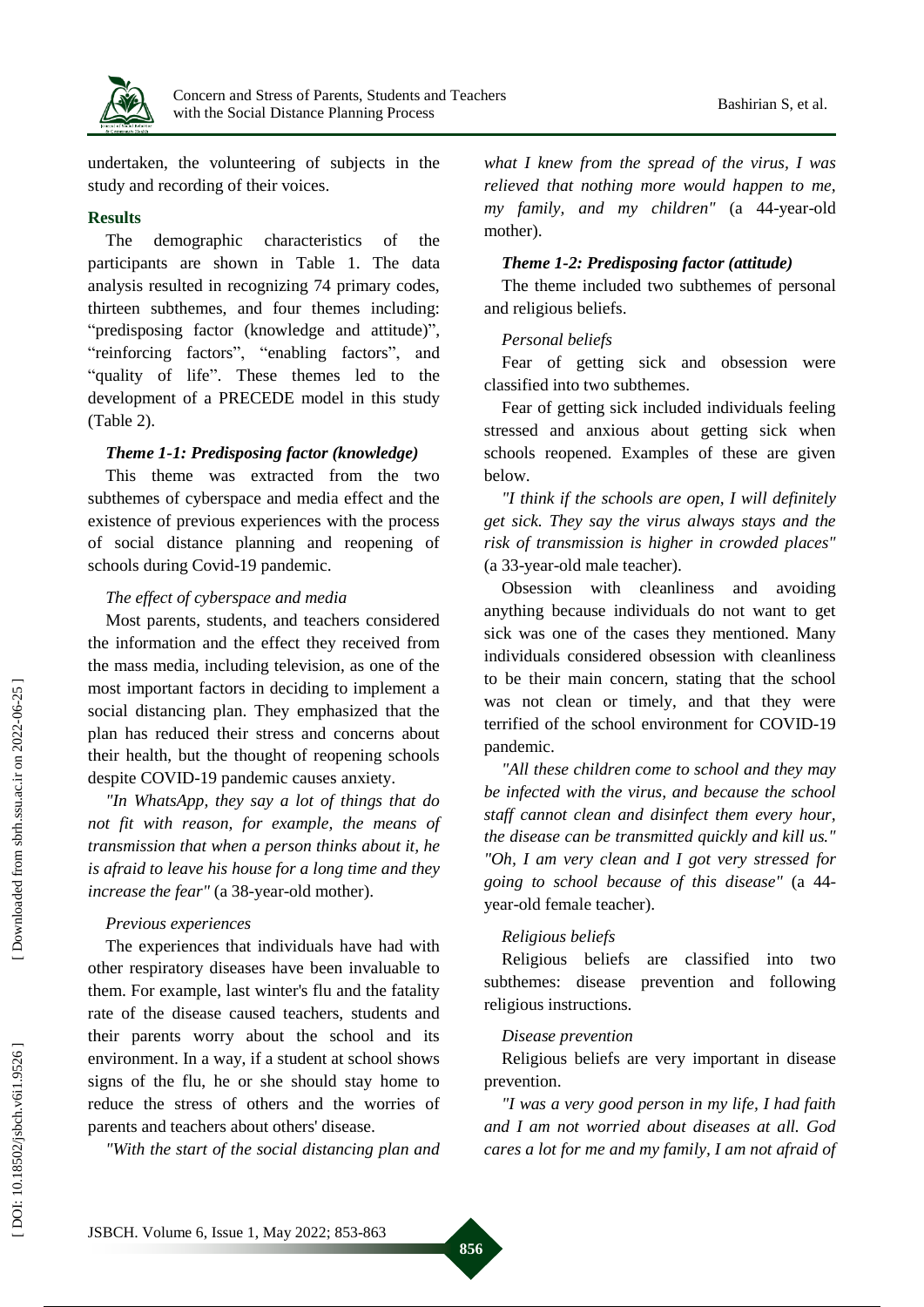

*this disease, and I will send him to school more*  safely if the schools reopen" (a 54-year-old mother )

## *Following the religious instructions*

Following the instructions that the religion of Islam has set for individuals causes them not to have much stress in connection with the reopening of schools , so that following the religious instructions leads to following the protective measures against the spread of COVID -19 .

*"I feel that following the instructions of Islam causes me to perform behaviors that do not cause*  diseases and *I have no stress*" (a 33-year-old female teacher).

#### *Theme 2: Reinforcing factors*

The theme included three subthemes: personal characteristics, the opinions of others, and the effect of policy -makers' decisions.

#### *Personal characteristics*

The optimal physical and mental characteristics reduce anxiety and stress about COVID -19 pandemic in individuals. The healthier individuals are, the less likely they are to get sick, and if the schools reopen, they will not have to worry too much. Also, if individuals have good mental health, this will have an increasing effect on physical health and they will experience less anxiety and stress during COVID -19 pandemic and the plan to distance and reopen the school.

*"Because my child and I have good physical and mental health, I am not afraid if the schools reopen. I'm not worried because a healthy person*  will not have a problem" (a 54-year-old father)

### *Opinions of others*

The individuals commented that they were affected by the opinion of others about the social distancing plan. The opinion of others makes them afraid of the outbreak of the disease when the schools reopen and makes them prefer to stay at home to protect their health and that of their families if the schools reopen. The parents are also affected by other family members and other parents, and their stress of reopening schools

increases.

*"Our neighbor, whose daughter is my daughter's classmate, told me that she would not send her daughter to school at this time if the schools reopen because she was afraid and she was also very worried . so, I am sure I will not do this, too "* (a 45 -year -old mother).

#### *Policymakers' decisions*

After the return of education to normal conditions during COVID -19 pandemic, many individuals, especially teachers who receive their salaries from the government, stated that they were very worried and stressed that they would go back to school and get sick with bad consequences for them. Therefore, although they are stressed, they are affected by government decisions due to the situation, and any decision made in the country's corona headquarters should be implemented.

#### *Theme 3: Enabling factors*

The given theme was extracted from the two subthemes of trust in the health care system and doubts in the education system.

*Trust in the health care system*

Trust in the health care system was classified into three subthemes: fear of medical errors in diagnosis, lack of specialists and sufficient equipment in the country, and concern about the seriousness of the issue.

*Fear of medical errors in diagnosing the disease*  One participant said: *"I think sometimes the physician and the rest of the medical staff can make mistakes and make individuals feel bad because the stress and worry is so much more when my children go to school and get sick and they tell me they 're nothing "* (a 46 -year -old mother )

## *Lack of specialists and sufficient equipment in the country*

Another participant stated: *"I'm worried about going to school again because we are not provided with school protective equipment at all and I have*  to buy it myself" (a 40-year-old female teacher)

*Concerns about the seriousness of the issue*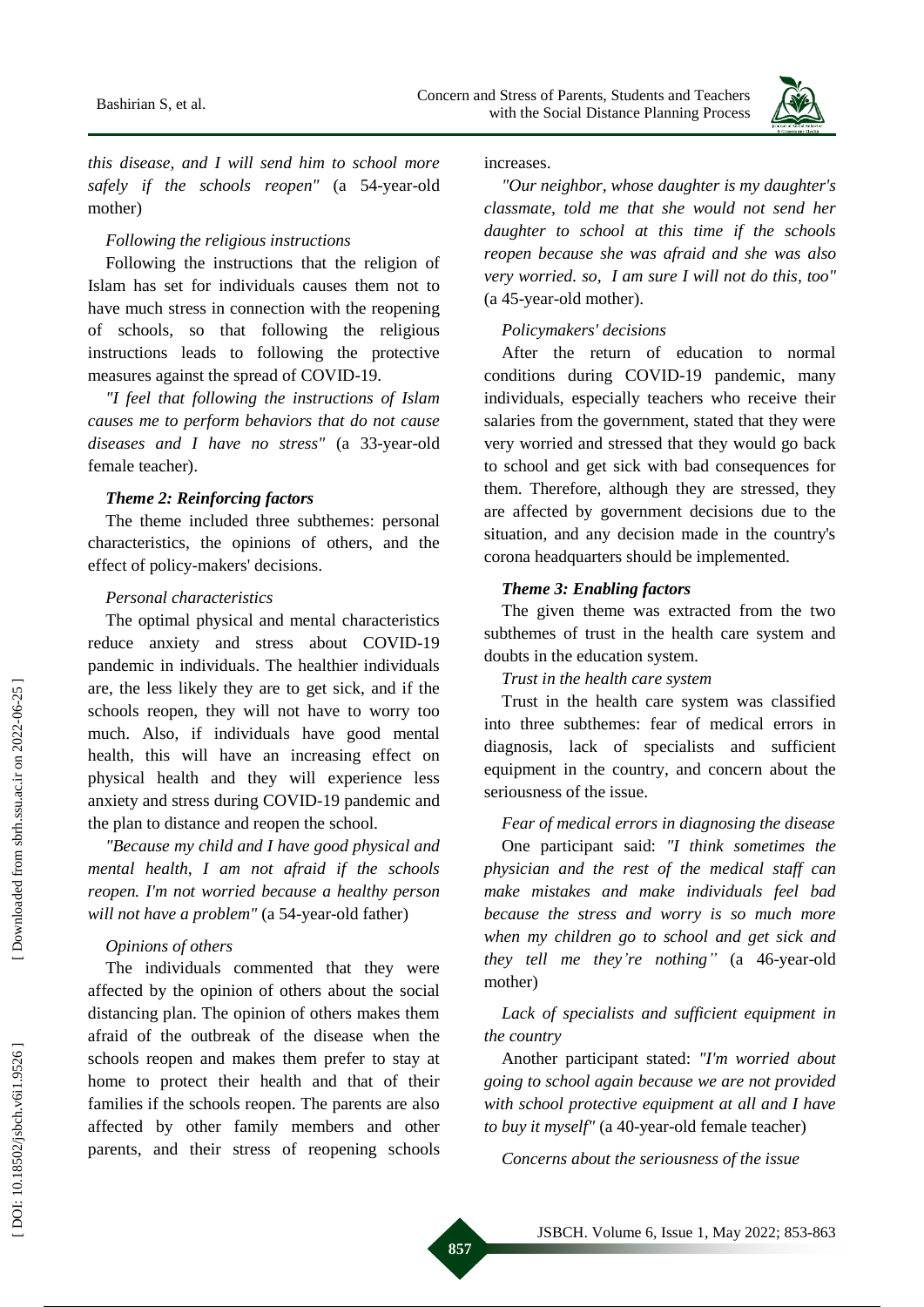

*"I'm worried that Corona is in a very bad condition . If they do not tell us, I will let my*  children go to school and they get sick" (a 36-yearold father )

## *The doubts about the education system*

The lack of a system for education and integrated supervision over the implementation of protective measures were also classified into two subthemes .

## *Lack of a system for education*

*"I am very stressed because in school , students are not given consistent and continuous training on how to behave protectively against COVID -19, yet, they say it is better for them to go to school"* (a 38-year-old mother)

*Lack of integrated monitoring of the implementation of protective measures*

*"There is no place in the organization that monitors protective measures, and recently they say that officials of education and health centers visit and warn schools that do not comply, but I am still worried that this is temporary and does not*  last" (a 46-year-old male teacher).

## *Theme 4: Quality of life*

The theme of quality of life was extracted from four subthemes: "satisfaction, acceptance, fear of lack of progress, and feeling of remorse".

## *Satisfaction*

Satisfaction consisted of two subthemes: stresses and anxiety.

## *Stresses*

*"The issue of distancing and adhering to it, as well as the reopening of schools, is so stressful that I do not want to do anything anymore as if I was helpless"* (a 44 -year -old female teacher).

## *Anxiety*

*"If they say that I should go to school again, I am very stressed under these conditions and I think the reopening of schools is very annoying for me"* (a 14 -year -old female student).

## *Acceptance*

Acceptance included cases in which individuals were reluctant to think about COVID -19 and stated that it had become a part of their life and that they should deal with it.

*"I have accepted this disease, which always exists and lives with us. I don't pay much attention anymore. I got tired and told my child that they* can go to school" (a 26-year-old mother).

## *Fear of lack of progress*

*"With social distance plan and closure of schools, I had no progress in my studies and entrance exam and I was very worried about this"* (a 17 -year -old female student)

## *Feeling of remorse*

"Ever since this distancing plan was implemented and I could not go to school, I ha d suffered from remorse because I could not study at home, I hated myself and I was upset" (a 16-yearold male student).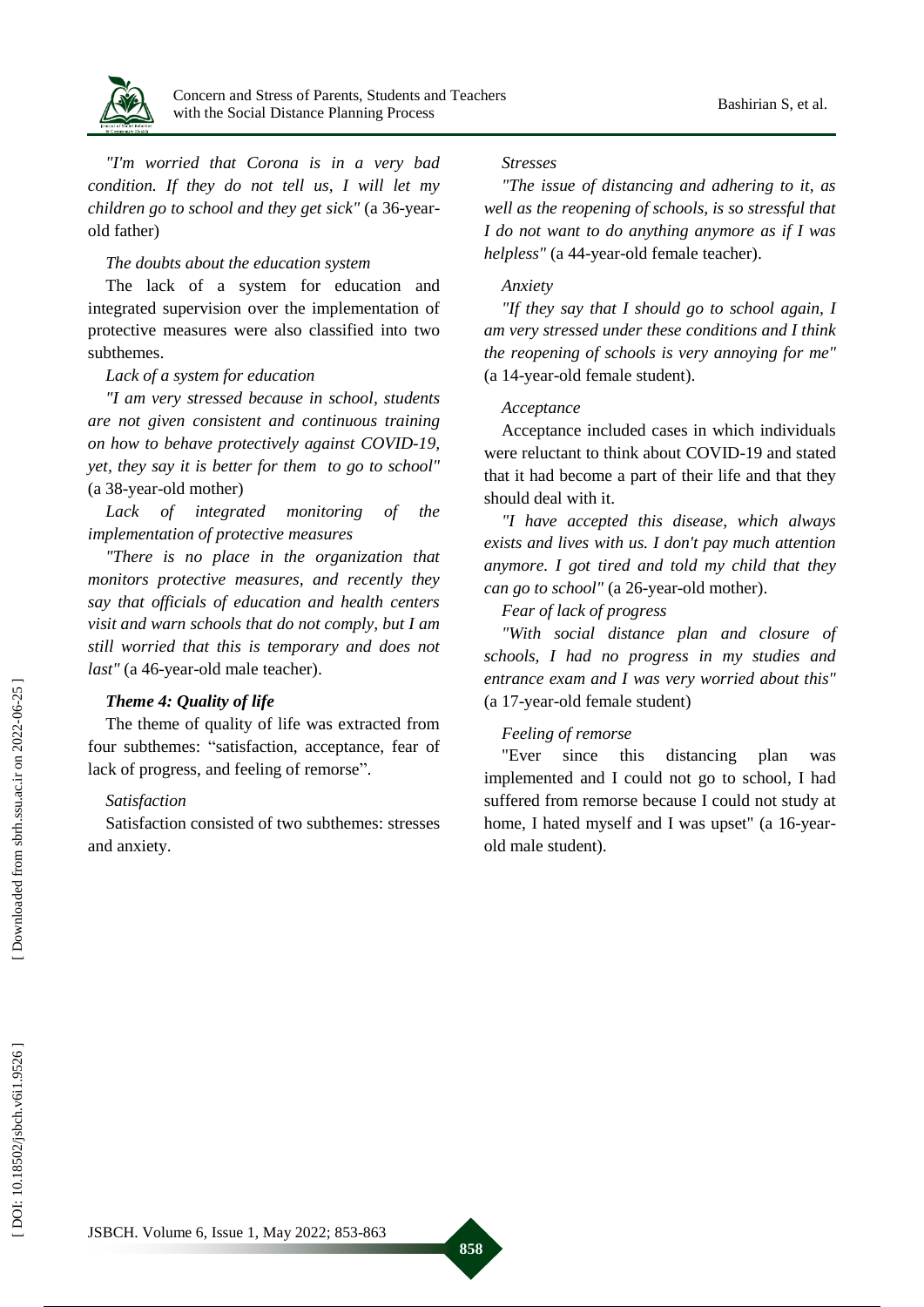

| Table 1. Demographic characteristics of the participants |                       |                  |                          |                 |  |
|----------------------------------------------------------|-----------------------|------------------|--------------------------|-----------------|--|
| <b>Characteristics</b>                                   | <b>Categories</b>     | Teacher $(n=28)$ | N(%)<br>Student $(n=20)$ | Parent $(n=32)$ |  |
| Gender                                                   | Male                  | 12(42.8)         | 9(45.0)                  | 15(47.0)        |  |
|                                                          | Female                | 16(57.2)         | 11(55.0)                 | 17(53.0)        |  |
| Age group (year)                                         | $7-12$                | 0(0)             | 2(10.0)                  | 0(0)            |  |
|                                                          | $13-18$               | 0(0)             | 18(90.0)                 | 0(0)            |  |
|                                                          | 19-29                 | 4(14.3)          | 0(0)                     | 2(6.2)          |  |
|                                                          | 29-39                 | 10(35.7)         | 0(0)                     | 10()            |  |
|                                                          | 39-49                 | 6(21.4)          | 0(0)                     | 18()            |  |
|                                                          | Over 50               | 8(28.6)          | 0(0)                     | 2(6.2)          |  |
| Level of education                                       | No schooling          | 0(0)             | 0(0)                     | 2(6.2)          |  |
|                                                          | Primary school        | 0(0)             | 2(10.0)                  | 6(17.8)         |  |
|                                                          | Middle school         | 0(0)             | 8(40.0)                  | 8(25.0)         |  |
|                                                          | High school & Diploma | 2(7.2)           | 10(50.0)                 | 10(31.3)        |  |
|                                                          | University            | 26(92.8)         | 0(0)                     | 6(18.7)         |  |
| Marital status                                           | Married               | 23(82.1)         | 0(0)                     | 30 (93.8)       |  |
|                                                          | Single                | 4(14.3)          | 20(100)                  | 0(0)            |  |
|                                                          | Divorced or widowed   | 1(3.6)           | 0(0)                     | 2(6.2)          |  |
| Areas                                                    | Urban                 | 8(28.6)          | 8(40.0)                  | 13(40.6)        |  |
|                                                          | Rural                 | 20(71.4)         | 12(60.0)                 | 19(59.4)        |  |

| Table 2. Themes and sub-themes extracted from the study |                                                                                      |  |  |
|---------------------------------------------------------|--------------------------------------------------------------------------------------|--|--|
| <b>Themes</b>                                           | <b>Sub-themes</b>                                                                    |  |  |
| Predisposing factor (knowledge)                         | - Cyberspace and media effect<br>- Existence of previous experiences                 |  |  |
| Reinforcing factors                                     | - Personal characteristics<br>- Opinions of others<br>- Policy-makers' decisions     |  |  |
| Predisposing factor (attitude)                          | - Personal beliefs<br>- Religious beliefs                                            |  |  |
| Enabling factors                                        | - Trust in the health care system<br>- Doubts in the education system                |  |  |
| Quality of life                                         | - Fear of lack of progress<br>- Feeling of remorse<br>- Satisfaction<br>- Acceptance |  |  |

ł.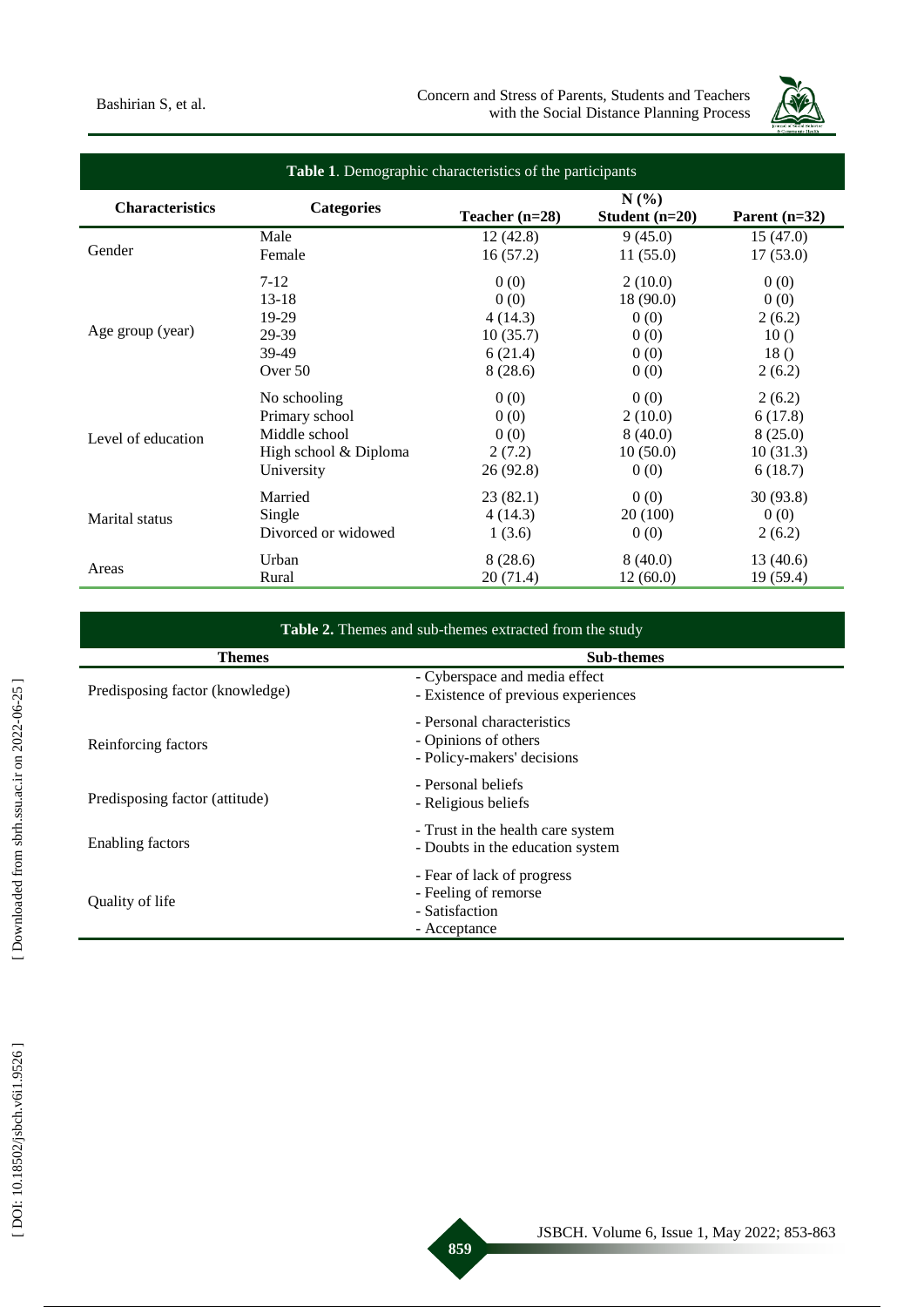

### **Discussion**

This study was the first endeavor to identify the concerns and stress of parents, students, and teachers about the process of social distance planning and school reopening during Covid -19 Pandemic. Data analysis led to the extraction of 13 sub -themes and 4 themes including predisposing factors (knowledge and attitude), reinforcing factors, enabling factors, and quality of life, which indicated anxiety and stress in individuals.

Consistent with other studies (Bao et al., 2020), our study showed that there was anxiety and stress in the participants. One of the most stressful situations is the unpredictability of the situation to control the disease and the serious risk of coronavirus. These, along with some misinterpretations and misinformation, can increase anxiety among individuals (Bao et al., 2020). On the other hand, challenges and stress can cause disorders such as anxiety and depression (Dar et al., 2017). Due to this and similar epidemics, in such cases, there are serious concerns such as fear of death among individuals ; severe stress and anxiety can occur among individuals who have to stay at home while they have been active in the past and educated outside the home (Lu et al., 2020). Fear and anxiety due to possible coronavirus infection can be destructive and can lead to psychological disorders and stress in individuals. Fear and stress are beneficial in the short term for the body to deal with stressors (Barrett et al., 2019), but if this fear and stress persist in the long run, it is destructive and leads to a weakened immune system and reduced ability of the body to fight diseases such as coronavirus (Yaribeygi et al., 2017) .

The theme of predisposing factors (Knowledge) had two sub -themes of the effect of cyberspace and media and the existence of previous experiences in critical situations. The individuals receive a lot of information from different sources and gain experience, process the information obtained and act in different abnormal ways than normal methods. Previous studies have shown that understanding the previous risk and experience

have a significant effect o n the measures that individuals take when they are at risk (Rubin and Wessely, 2020; Seeger et al., 2018) ; for instance, when individuals can easily accept the risks or feel less dangerous when the risk is under their control, they can experience and be trained in the management and skills that deal with it. Also, if the risk is simple , and a reliable source raise s it and informs the individual about it, that risk should not be hard and unfamiliar. But if there are limited ways to control the risk, the risk is unknown, the information about it is provided by unreliable sources, it is new and strange, or it affects children, it is less understood, less tolerated and less experienced, individuals will be very worried about it (Gentili et al., 2020). A study results showed that the dissemination of misinformation, including incorrect information, insufficient information, opportunistic misinformation (intentional or unintentional) and sometimes even expired information can be potentially dangerous and threaten s public health, and increase s anxiety and stress of individuals (Zhang et al., 2020).

The theme of reinforcing factors included three sub -themes of personal characteristics, opinions of others and decisions of policy -makers. The majority of participants emphasized that they had good physical and mental health to deal with coronavirus. Similar to some other studies, a study by Rahmatinejad et al. also confirmed that individuals who think they have better physical and mental health , experience less anxiety and stress about coronavirus (Rahmatinejad et al., 2020). This can be explained by the fact that in critical and difficult situations, individuals listen to the opinions of others to make a decision with their help. Most of the participants mentioned that they are affected by the opinions and decisions of policy -makers and the government. Therefore, the government should, in addition to exploiting good governance, use all the capacities of the governmental and non-governmental sector, transparency of procedures and information, accountability to community, law enforcement for all, consensus based on popular belief, structural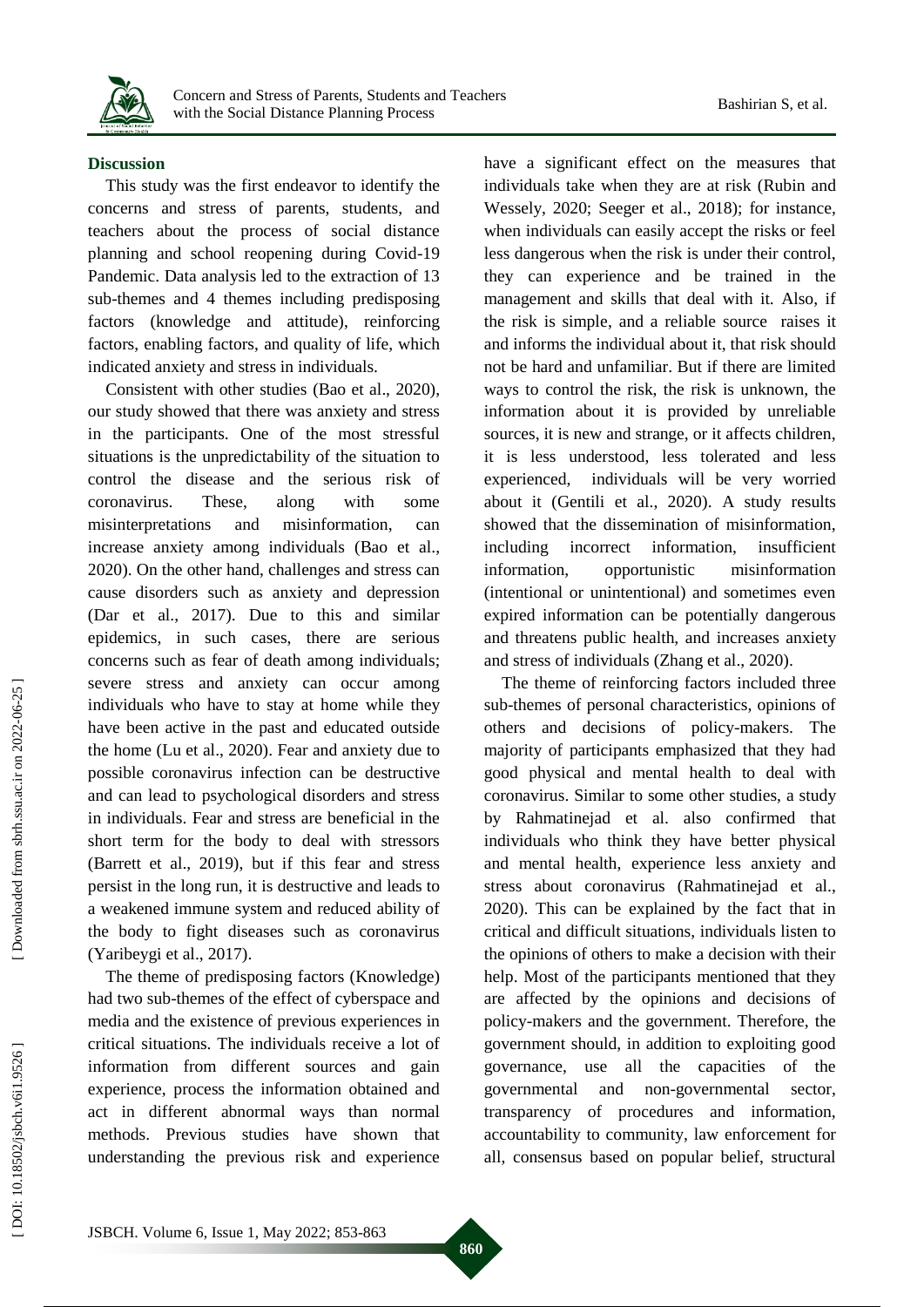

pressure, social motivation , and effective strategies to deal with Covid -19 pandemic with a strategic vision and flexibility in the current situation to create a more general value in social distance, and overcome the crisis of Covid -19 Pandemic (Ghasemi et al., 2020) .

In the present study, the theme of predisposing factors (attitude) had two sub -themes: personal and religious beliefs. In this study, the participants noted that the personal beliefs they have in their life make them less stressed and anxious. In addition to classical medical treatments, many cultures have organized methods for dealing with physical and mental diseases. In this regard, religious faith and belief have always been important and treatment based on faith in God as a supernatural force has a long history among followers of different religions. As man's insight and belief in religion and belief in divine principles play a decisive role in improving the course of the disease, reducing pain and increasing the tolerance of the complications of the disease ; the use of these potential and valuable forces against diseases is important because faith in God and religious belief calm individuals during difficult and unbearable periods, such as facing diseases (Ahmadi Abhari, 1996).

The study results showed that the theme of enabling factors included two sub -themes of trust in the health care system and doubts in the educational system. In order to control the crisis in this situation, the government needs coordination, classification and cooperation among different organizations, including organizations involved in individuals' health. For coordination, the medical team should be integrate d with other resources. For classification, the cooperation of government, social organizations and individuals is needed to defeat coronavirus (Ghasemi et al., 2020) .

The statistics show that with Covid -19 Pandemic, if the relevant organizations are not involved in education and adherence to health protocols, individuals turn to the wrong methods of treatment , not appropriate preventive measures, which in turn leads to death due to lack of

knowledge (Banerjee, 2020).

The theme of quality of life included four subthemes: satisfaction, acceptance, fear of lack of progress, and feeling of remorse. The participants were concerned with the reopening of schools and the social distancing plan in two ways : either accepting the issue or satisfying with it. The result of the previous study showed that individuals who give up may cause problems and stress for other children in the family and their parents (Lee, 2020). Nonetheless, individuals who accept the issue and conclude that they should protect their health and that of their family in any situation, take precautionary measures and in any situation show less worry and stress than other individuals in critical situations, including Covid -19 Pandemic. With the implementation of the social distancing plan and the closure of schools, students and their parents have become more stressed and worried about the educational problems that their children will face due to these holidays ; moreover, because they cannot do anything special under these conditions , they often cannot teach their children the lessons and feel remorse. A study results showed that students and parents were afraid of school closure due to Covid -19 Pandemic and their concern in this situation was further increased (Prem et al., 2020).

It seems that in addition to attempts at various levels to prevent the spread of disease and other worrying conditions, special attention should be paid to the mental health issues of the community, especially for those individuals whose educational future is at risk. Screening plans should be provided for psychiatric disorders, including anxiety and depression in individuals due to the severity of the vulnerability and the lack of available information to understand the current situation ; building trust also seems essential (Lu et al., 2020).

One of the strengths of this study was that this was the first innovative study in this field. However, one of the limitations of this study was that it did not receive the opinions of planners and policy -makers in this regard.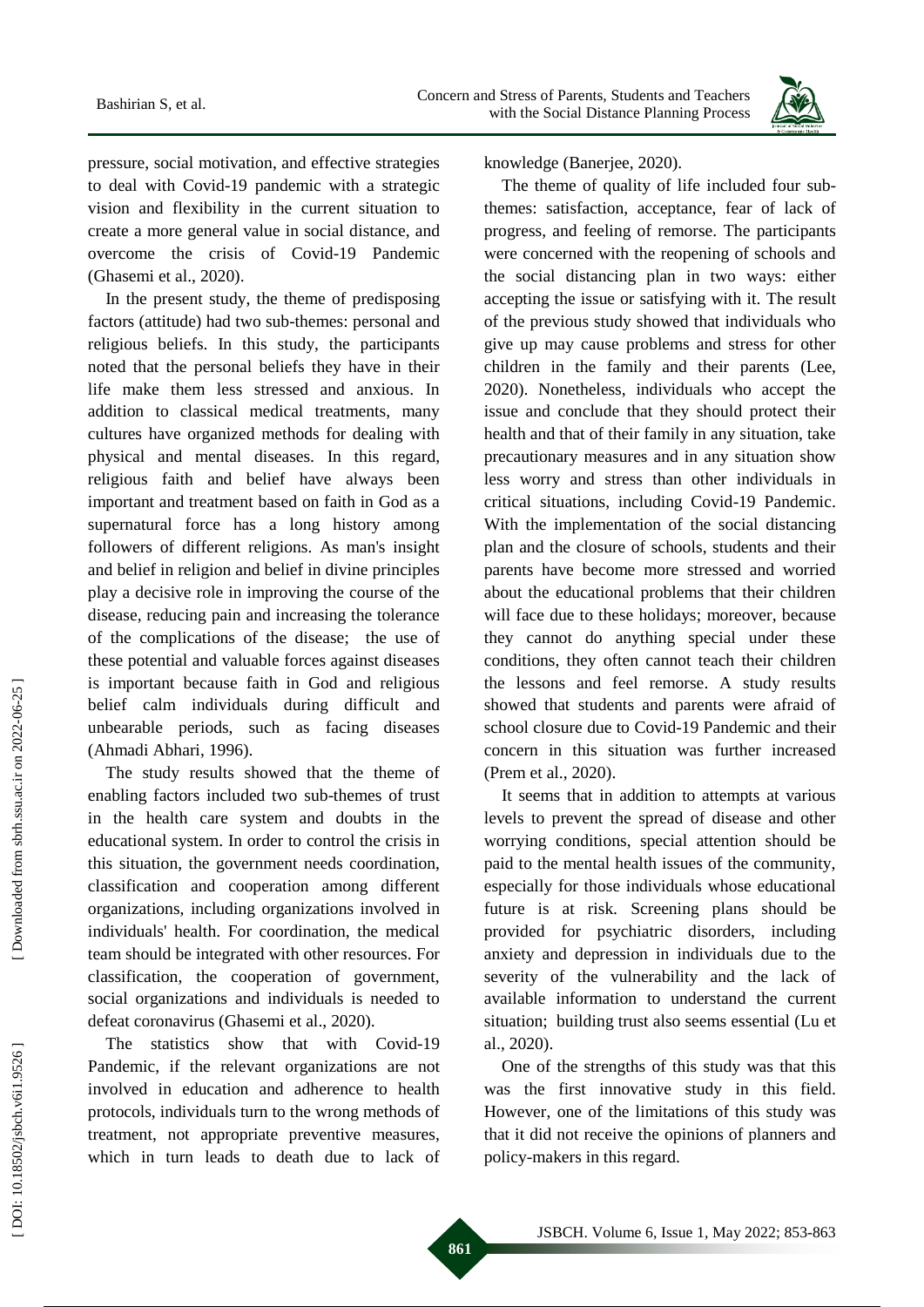

## **Conclusion**

Identifying and explaining the factors affecting the concerns and stress of parents, students, and teachers about the social distance planning process and the reopening of schools during infectious diseases such as Covid -19 Pandemic will help policy -makers and managers for planning and interventions. The mental health facilities should be considered during Covid -19 Pandemic so that individuals have less stress and anxiety during this period.

## **Conflict of interest**

Authors declare no conflict of interest.

## **Acknowledgements**

This project has been approved by the Research and Technology Deputy of Hamadan University of Medical Sciences [reference number: 990223974] .

## **Authors' contributions**

We hereby declare that all authors have contributed to this work. Written the manuscript , M.A and M.B and S.S.M and J.Z.C.T.; contributed to the calculations, S.B and M.A and M.B. All authors read and approved the final manuscript.

## **References**

- Ahmadi Abhari, S.A. (1996). The Role of Faith and Religious Beliefs in Healing Physical and Emotional Disorders. IJPCP, 2(4):1 -8.
- Banerjee, D. (2020). The COVID -19 Outbreak: Crucial Role the Psychiatrists Can Play. Asian J Psychiatr, 50: 102014.
- Bao, Y., Sun, Y., Meng, S,, Shi, J., & Lu, L. (2020). 2019 -nCoV epidemic: address mental health care to empower society. The Lancet, 395(10224):e37 -e8 .
- Barrett, K.E., Barman, S.M., Brooks, H.L., & Yuan, J. (2019). Ganong's Review of Medical Physiology. 26th Editon. McGraw-Hill Education.
- Chen. N., Zhou, M., Dong, X., Qu, J., Gong, F., Han, Y., & et al. (2020). Epidemiological and clinical characteristics of 99 cases of 2019 novel coronavirus pneumonia in Wuhan, China: a descriptive study. The Lancet, 395(10223):507 -

## 13 .

- Dar, K.A., Iqbal, N., & Mushtaq, A. (2017). Intolerance of uncertainty, depression, and anxiety: Examining the indirect and moderating effects of worry. Asian Journal of Psychiatry, 29:129 -33 .
- Hawryluck, L., Gold, W.L., Robinson, S., Pogorski, S., Galea, S., & Styra, R. (2004). SARS control and psychological effects of quarantine, Toronto, Canada. Emerging Infectious Diseases, 10 (7):1206.
- Hall, R.C., Hall, R.C., & Chapman, M.J. (2008). The 1995 Kikwit Ebola outbreak: lessons hospitals and physicians can apply to future viral epidemics. General hospital psychiatry, 30(5):446 -52 .
- Horton, R. (2020). Offline: 2019-nCoV—"A desperate plea". The Lancet,  $395(10222):400$ .
- Huang, C., Wang, Y., Li, X., Ren, L., Zhao, J., Hu, Y., & et al. (2020). Clinical features of patients infected with 2019 novel coronavirus in Wuhan, China. The lancet, 395(10223):497 -506 .
- Gentili, D., Bardin, A., Ros, E., Piovesan, C., Ramigni, M., Dalmanzio, M., & et al. (2020). Impact of Communication Measures Implemented During a School Tuberculosis Outbreak on Risk Perception among Parents and School Staff, Italy, 2019. International journal of environmental research and public health, 17(3): 911.
- Ghasemi, M., Keshtegar, A., & Mohammadzadeh, Z. (2020). Good Governance and Public Value Management in the Face of COVID -19. Manage Strat Health Syst, 5(1):3 -6.
- Graneheim, U.H., & Lundman, B. (2004). Qualitative content analysis in nursing research: concepts, procedures and measures to achieve trustworthiness. Nurse Educ Today, 24(2):105 - 12.
- Guba, E.G., & Lincoln, Y.S. (1994). Competing paradigms in qualitative research. Handbook of Qualitative Research, 2(163 -194):105.
- Lee, J. (2020). Mental health effects of school closures during COVID -19. The Lancet Child & Adolescent Health, 4(6):42 .